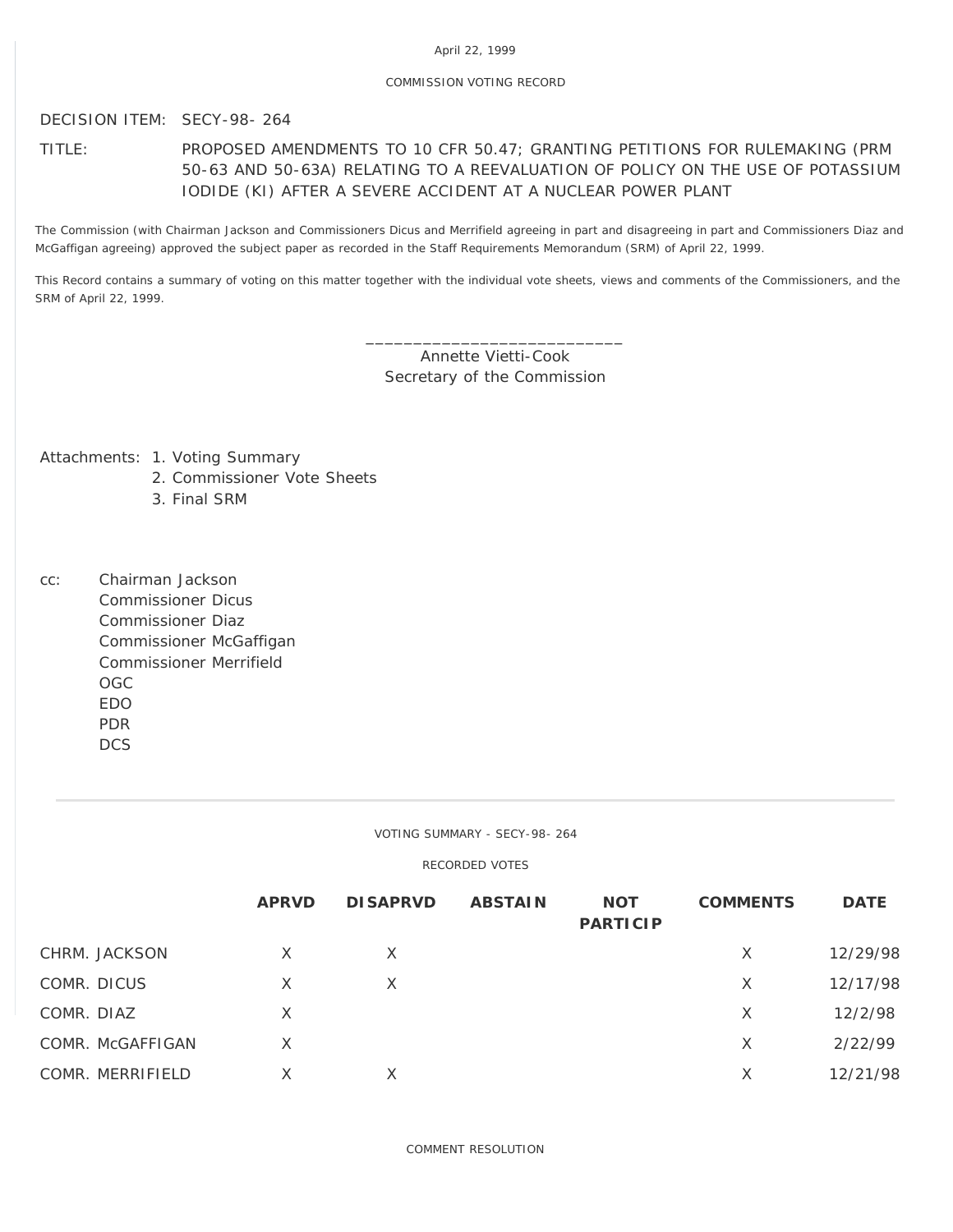In their vote sheets, Chairman Jackson and Commissioners Dicus and Merrifield approved the staff's recommendation in part and disapproved in part. Commissioners Diaz and McGaffigan approved the staff's recommendation. All the Commissioners provided some additional comments. Subsequently, through the SRM review process, the comments of the Commission were incorporated into the guidance to staff as reflected in the SRM issued on April 22, 1999.

## Chairman Jackson's Comments on SECY 98-264

The proposed rule in the Federal Register Notice (FRN) is consistent with the guidance that the Commission provided to the staff relative to the dispositioning of the Petition for Rulemaking (PRM 50-63A). Regarding the recommendations by Commissioners Dicus and Merrifield to change the proposed rule to prevent a backfit issue, the proposed rule only requires that the States and the licensees consider the use of KI. This rule only represents a requirement for the parties to consider the use of KI as part of their emergency plans, a consideration that the parties have already performed in the past, and does not require the parties to stockpile KI. Therefore, I do not agree that a backfit analysis is necessary. As such, the suggested revision to the proposed rule in Commissioner Dicus' vote is unnecessary. There are several issues contained in the draft FRN that need to be resolved before publication. Contingent upon resolution of the issues listed below, I approve the publication of the FRN:

- As presented the proposed Federal Register Notice contains several minor typographical errors that need to be corrected.
- The FRN currently states incorrectly that the Commission granted two petitions (PRM 50-63 and 50-63A). In fact, the Commission did not grant PRM 50-63 and only granted PRM 50-63A in part. Therefore, the FRN should be revised to clarify this fact.
- The portion of the FRN which presents the petitioner's discussion of the basis for his petition contains some statements that draw conclusions and makes statements about the NRC's actions that in certain areas appear to be speculative assumptions about past NRC and FEMA internal decisions and actions. To clarify the NRC's actions on this issue and balance the information provided, the staff should provide a brief historical perspective of the Commission's actions with respect to this issue.
- The section entitled "Analysis of Issues raised by Public Comments" represents technical responses to questions and statements and does not represent policy decisions by the Commission. Therefore, the statements that are currently attributed to the Commission in this section should be changed to indicate that the responses are those of the NRC staff.

With respect to KI purchases for the States, the NRC should not be the requesting agency. As discussed in the Statement of Consideration in the FRN on Emergency Planning (45 FR 55402), under the section on Funding, the Commission stated that "**any direct funding of State or local governments solely for emergency preparedness purposes by the Federal government would come through FEMA**." Because the Federal Emergency Management Agency (FEMA) is the lead Federal Agency for offsite planning and preparedness, and is also the progenitor of the concept of funding such stockpiles in its draft FEMA FRN, FEMA is the appropriate agency to seek such an appropriation. Therefore, I do not approve the proposed staff recommendation for the Commission to commit funds for these individual State stockpiles. However, I believe that the NRC should assist FEMA in its development of any formal funding request for such a program of federally funded grants for State KI stockpiles.

Notwithstanding my position on the NRC providing funding for the purchase of KI for State stockpiles, I agree with the recommendation in Commissioner Merrifield's vote, and as reiterated in COMJM 98-002, that the NRC should provide funding for KI stockpiles at appropriately located regional centers under the control of FEMA to the extent allowed under budgetary constraints.

## Commissioner Dicus - Comments for SECY PAPER 98-264

I find it necessary to respond at some length to the staff recommendations in SECY-98-264.

This is clearly a difficult and close issue in terms of reaching consensus on an appropriate position for NRC to present to the public as a final agency decision. Those who represent that this is a clear "right versus wrong" decision are deluding themselves. Quite frankly, there are elements of merit in each of the positions extolled by various Commissioners over the years on the issue of whether distribution of Potassium Iodide (KI) should be mandated, encouraged, or recommended. I believe we should support State and local governments by providing that the Federal government will maintain sufficient stockpiles of KI to be used in the event of an emergency if requested by State and local officials. Where consideration of all the available information leads State and local officials to conclude that they want to utilize predisposition or they want to maintain local stockpiles of KI, there is nothing to prevent implementation of that decision, but funding for the KI will have to come from sources available to those State and local governments.

I have come to the conclusion that the realities of implementation of the proposed rule may require that the Commission reconsider the position on which we agreed in the SRM on SECY-98-264. Much has changed in the year and a half since we directed the staff to commence development of the rule presented in SECY-98-264. One aspect is that it has become clear the NRC must operate on a continually decreasing budget that offers little margin for the Commission to divert resources to new initiatives. The second aspect is that in the interim the potential cost of maintenance of KI stockpiles has increased significantly, with estimates for maintaining the stockpile as high as \$3.25 million. There is no assurance that additional funding will be provided to the NRC for such stockpiles and I am not ready to consider additional FTE cuts that can potentially cause a reduction in the Commission's ability to protect the public health and safety to a degree exceeding the benefit of KI distribution. I do not believe we should be issuing a regulation that has a major assumption concerning Federal funding where no such Federal funding has clearly been established.

Indeed, I find the characterization of whether or not we are granting the petitioner's request, and whether or not we are imposing a new requirement, to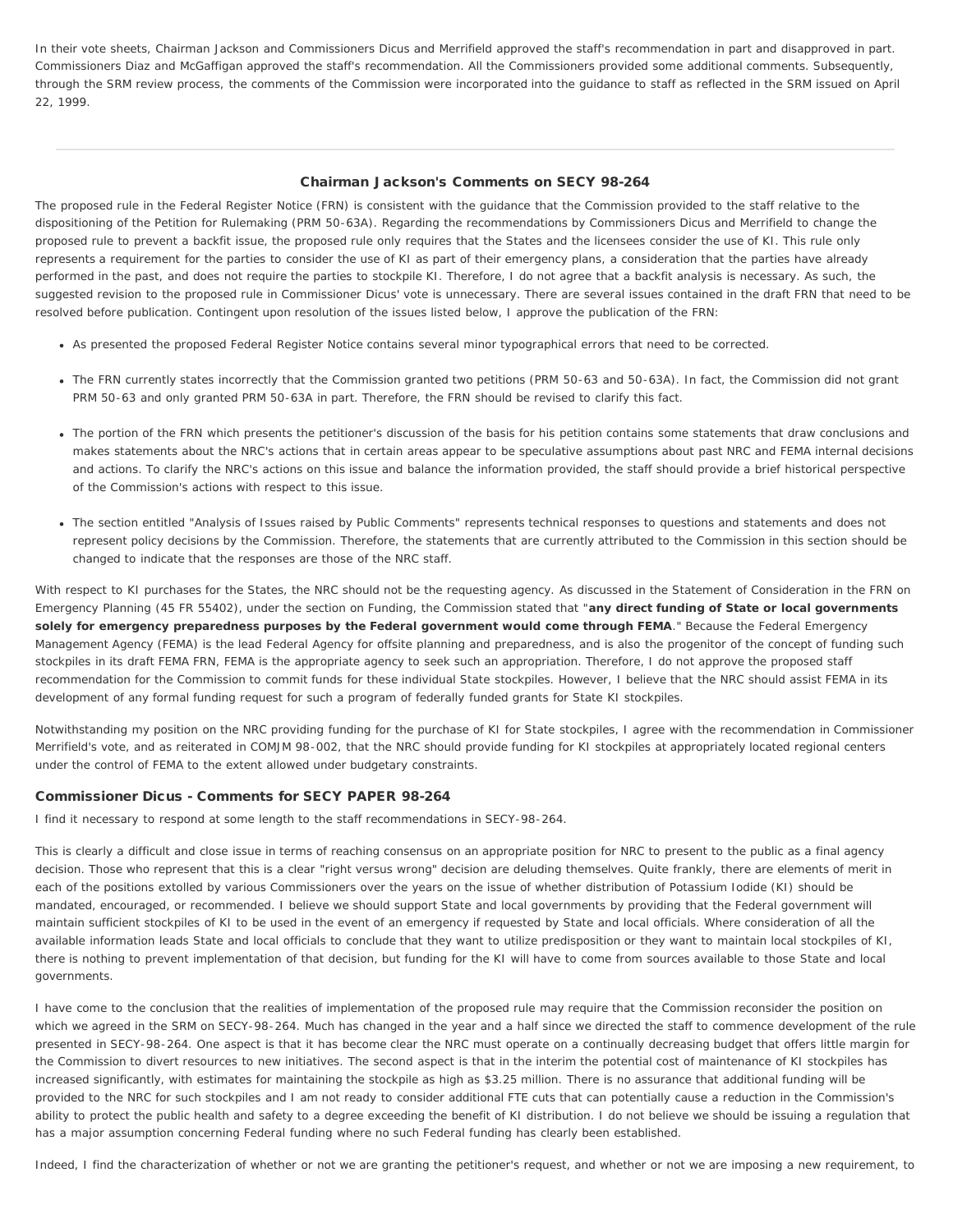be inconsistent and confusing. The revised petition asked for two actions. First, it requested that NRC issue a statement "recommending" stockpiling of KI as a "reasonable and prudent" measure. The proposed rule does not contain such a recommendation. In fact, in a position with which I agree, the discussion of Issue 11 in the proposed Statement of Consideration notes that use of KI "may" be appropriate as a protective supplement in certain cases depending on local conditions. Accordingly, at a minimum, the FRN should note that we are only granting the petitioner's request in part.

The second request of the petitioner in the amended petition was for the NRC to establish by rule a requirement "that consideration of potassium iodide be given in the formulation of emergency plans." Although the staff clearly states in the backfit analysis that there is no requirement being imposed on licensees by the proposed rule, they characterize the proposed action as granting the petitioner's request. In fact, it is obvious that the proposed rule does impose new requirements on licensees within the meaning of the backfit rule, 10 CFR Part 50.109. Licensees' are required, under the proposed rule, to assure that KI has been considered as part of the emergency planning process. This implicitly means that licensees, in coordination with State or local governments, may need to develop analyses related to KI use, including potential distribution of KI and must have some method (perhaps documentation) to demonstrate compliance with the new requirement.

I find myself in agreement with the CRGR that the proposed rule is a backfit. Even if licensees are already required by the regulations to consider a range of emergency planning actions, the "requirement" that KI distribution be included in the process of developing emergency plans amounts to a modification or reinterpretation of the existing requirement. Whether a modification or a reinterpretation, previous OGC analysis has made it clear that such a change amounts to a backfit which must meet the backfit requirements of 10 CFR 50.109. (Footnote: See Memorandum from Wm. C. Parler to the Commission, April 20, 1992, "Criteria or Method for Reinterpretation of Existing NRC Regulations.") Further, in SECY-93-086, it was reported that one area where the backfit rule applied was to:

Requirements related to security, emergency response, or personnel (e.g., Fitness-for-Duty) which are not amendable to quantification and must be expressed in qualitative terms.

Indeed, the purpose of that SECY paper was to allow Commission consideration of modifications to the Backfit Rule to alleviate the difficulty in applying the rule to certain categories of actions, including emergency planning. With full knowledge of the difficulties presented by applying the Backfit rule to these areas, the Commission declined to adopt the options in SECY-98-086 that would have relaxed the application of the backfit rule to these rulemaking activities.

Given this history, it would be facetious to argue that there is not a change in requirements being proposed or to argue that there will not be an expenditure of licensee resources to comply with this new requirement. The backfit rule was specifically designed to assure that new requirements or new interpretations that required action by licensees were justified. Even if earmarked as a "clarification" of existing regulations, unless it can be shown that all licensees already included the consideration of KI distribution in their emergency plans and/or consent to the requirement, such a clarification would constitute a "change in staff interpretation" of the regulations that would constitute a backfit. (Footnote: While OGC did recognize in a Memorandum to the Commission that it was theoretically possible to avoid the backfit rule if "all" licensees consented to the new requirement, that is not the case here. See Memorandum from Wm. Parler to Commissioner Remick, June 14, 1993, "Backfit Rule Applicability to Requirements Considered Worthwhile by NRC and Affected Licensees") In essence, absent a showing that the proposed rule meets the backfit analysis requirements, it is an impermissible backfit as written. However, in an effort to bring this issue to a final close, I will propose at the end of this discussion a relatively minor change to the proposed final rule which has the potential to alleviate this problem.

Notwithstanding the above, I recognize that a majority of the Commission may choose to proceed with this rulemaking despite its costs and questionable compliance with 10 CFR 50.109. As I stated at the outset, contrary to what some may aver, this matter is not clear cut. A reading of the votes of past and present Commissioners shows careful, deliberate consideration of the issues by the Commission. But their individual votes and conclusions on this matter have differed, sometimes sharply. It is, therefore, not surprising that attaining Commission consensus has been difficult resulting in the prolonged consideration of this matter at the Federal level. The Commission history is itself the greatest testament to the closeness of this issue. It is important that we agree, notwithstanding our individual views, that this matter has been and remains a complex one for the Commission to resolve. The FRN should clearly acknowledge this fact. Such a plain statement of fact is necessary to promote public understanding of why this matter has continued as the subject of Commission deliberation for so long.

In this regard, the Commission's response should recognize that the Commission historically has not reached a consensus on the relevance of the Chernobyl experience to U.S. emergency response planning, a key part of the Petitioner's argument. Differences exist between U.S. and Russian nuclear power plant designs that effect the probability of exposure and extent of radionuclide emissions, especially radioiodines. The emphasis in U.S. emergency response planning on evacuation differs from the Chernobyl experience and affects the probability of exposure to the radioactive plume. Differences between the U.S. and Eastern Europe with respect to the nature of and the regulation of agricultural and dairy foodstuffs influences the importance of the ingestion pathway. These differences are real. The relative importance given to them and to other related issues by individual Commissioners, as reflected in their votes, represent honest differences in view by individuals all of whom, including the present Commission, are dedicated, by profession and by oath of office, to protecting the public health. This perspective is essential to the FRN regardless of the decision reached by the Commission because it provides the historical background that explains why the road to the decision has been a long one.

That being the case, I have a number of suggestions that will help clarify and strengthen the proposed Federal Register notice. In particular, it would be misleading if the FRN failed to include reference to the fact that the staff is developing a final version of the NUREG related to KI and the associated development of an information document for State and local decision makers. I will separately provide a line-in line-out version of the FRN that contains some additional recommended changes consistent with my views. As to my previous reference to a change that may alleviate the backfit problem inherent in this rulemaking, I do believe that the proposed regulation should be changed to a truly voluntary version that would "encourage" State and local governments to consider all the available information, including information under development by the NRC staff, in reaching a determination on whether KI distribution is appropriate for the particular emergency planning situation facing the local governments. This can be accomplished by changing the proposed language in 10 CFR 50.47(b)10 to read: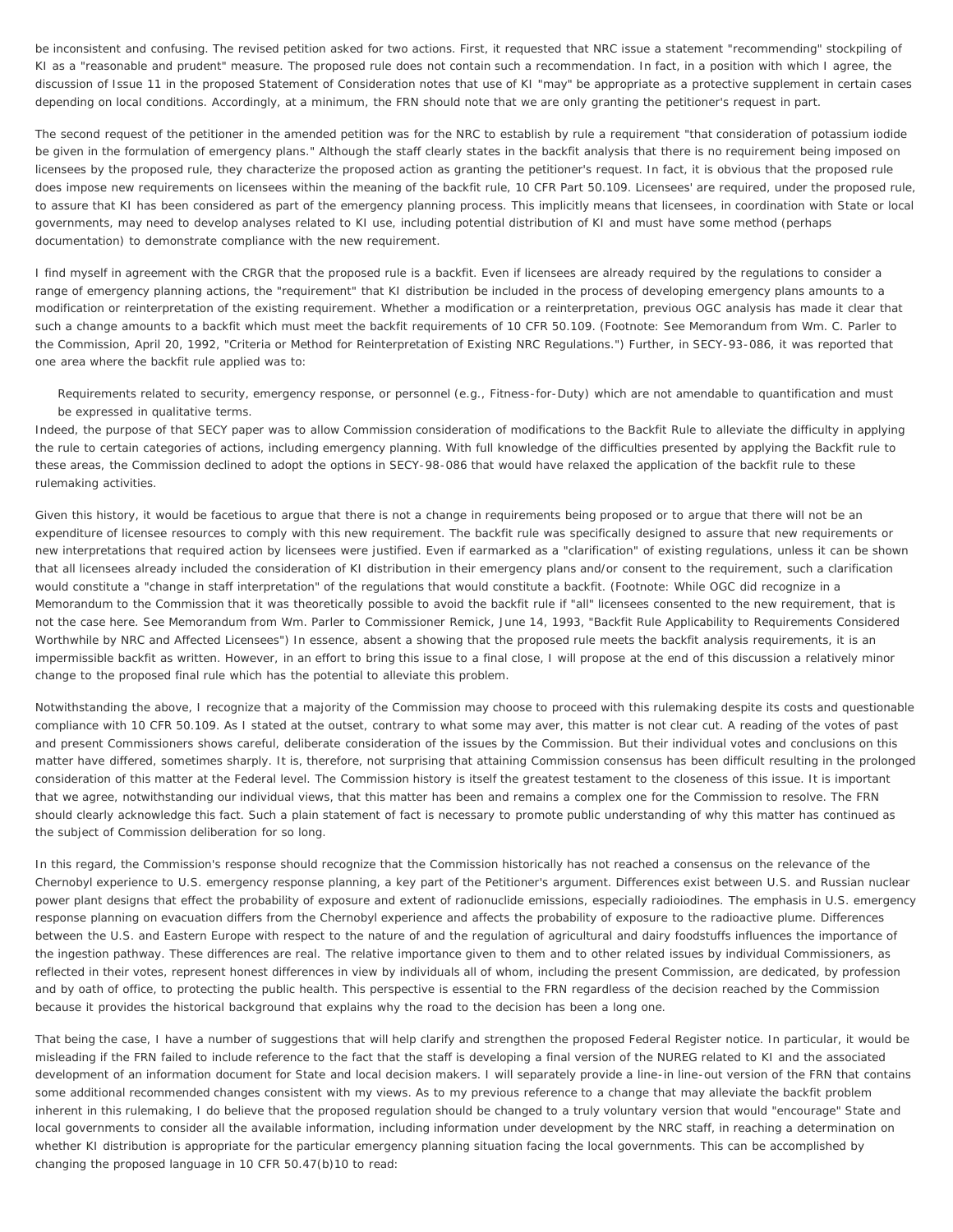(10) A range of protective actions has been developed for the plume exposure pathway EPZ for emergency workers and the public. In developing a range of actions, the Commission encourages the licensee, the State and local governments, to consider evacuation, sheltering, and, as a supplement to these, the prophylactic use of potassium iodide (KI), as appropriate. Guidelines for the choice of protective actions during an emergency, consistent with Federal guidance, are developed and in place, and protective actions for the ingestion exposure pathway EPZ appropriate to the locale have been developed.

I also believe we have an obligation to make it clear that any NRC funding of the KI stockpiles and replenishing of those stockpiles, is contingent on receipt of additional funding from the Congress that will not diminish public health and safety by diversion of resources from other crucial NRC regulatory activities. I say this reluctantly, but must do so given our increasingly tight resources and vastly reduced quantity of carry-over funds. Recognizing these fiscal constraints, I cannot in good conscience accept the diversion of existing resources to fund a KI stockpile without a clear demonstration that the benefit derived exceeds the value of those activities from which funds would be diverted. If we are to do more than pay lip service to our efforts to make our regulatory regime more risk informed, we must at a minimum assure our diversion of resources to some new endeavor does not result in a net increase in risk.

# Commissioner Diaz' comments on SECY-98-264:

I approve the publication of the proposed rule in the Federal Register for a 90-day comment period. I am pleased to see that the staff has moved unequivocally to follow the Commission's policy direction on the proposed rulemaking. The staff should also be commended for its recent presentation on KI to the Federal Radiological Preparedness Coordination Committee. In light of the interest shown in this subject by States, Congress, and the public, I believe we should expeditiously publish the proposed rulemaking to solicit comments. Regarding the funding issue, I believe the estimated increase in cost -- by a factor of 2.5 -- falls to consider the "invisible hand" of economic market forces.

## Commissioner McGaffigan's Comments on SECY 98-246

Subject to the attached edits, I approve the draft Federal Register Notice. Note that these include some of Commissioner Dicus' edits.

Two Commissioners argue that the proposed rule is a backfit. I disagree. Consideration of KI has, like consideration of evacuation and sheltering, always been a part of NUREG-0654's guidance on 50.47(b)(10), the rule we are revising (see items e. and f. on page 63 of NUREG-0654, Rev. 1 (attached)). The proposed version of (b)(10) would do nothing more than make explicit in (b)(10) itself something more of its long-existing interpretation, thereby providing greater assurance that interpretation will be adhered to. Moreover, even if requiring someone to consider the use of KI is a new interpretation of (b)(10), requiring someone to *consider* something is not a backfit. Generic letters and other requests for information under 10 CFR 50.54(f) often ask that licensees consider whether they should make some change in hardware or procedure, but the agency has long argued that such requests are not themselves backfits because they do not impose changes in hardware or procedure. It is true that licensees will be put to some trouble if state or local emergency planners opt for KI, but such conditional costs have not heretofore been considered backfits.

I support Commissioner Merrifield's proposal to an extent. I believe that we should work with FEMA to assure that FEMA's NBC anti-terrorism stockpiles could make substantial amounts of KI available on an *ad hoc* basis to states that did not have stockpiles for radiological emergencies at a nuclear utility, but who elected at the last minute to use KI in an emergency. It was clearly the Commission's understanding in June 1997 that substantial FEMA NBC stockpiles would be available in such an emergency. At our November 1997 briefing, FEMA did nothing to disabuse us of that understanding. Now we are told, however, that almost no KI is going into FEMA's NBC stockpiles to deal with nuclear terrorism. We should try to persuade FEMA to go back to its 1997 policy in response to Presidential Decision Directive 39.

However, I also continue to support federal funding of state stockpiles. It is well established that KI is most useful if taken early in a radiological emergency. Reliance on federal stockpiles would probably cost precious time. In June 1997 we made a unanimous decision to commit to funding of state stockpiles, and only this last summer we unanimously reaffirmed that decision, when we well knew that our budget was under great pressure. We evidently thought then that we could find the money for KI, and I see no reason to think differently now. We do not face a choice between jobs for NRC people and KI for citizens. Not all the states are going to decide in favor of KI, and certainly not all at once, and, as Commissioner Diaz points out, the price of KI is likely to drop under the pressure of competition, as it has in Europe. An argument against federal funding of state stockpiles can be made, but our commitment to funding has existed long enough now that at least one State, Ohio, has relied on it (see *Inside NRC*, January 4, 1999, p. 11), and others have undertaken public processes of the sort this rulemaking would encourage, presumably partly based on our consistent statements over the past two years. At this point, the virtue of consistency, which is among our Principles of Good Regulation, outweighs the argument against funding.

## *[Replacement for "Commission Decision" on page 33 of FRN:]*

KI is a reasonable, prudent, and inexpensive supplement to evacuation and sheltering. Therefore, the Commission's guidance on emergency planning has long taken KI into consideration (NUREG-0654/FEMA-REP-1, Rev. 1, p. 63, items e. and f.). However, since the last revision of that guidance, we have had experience with the mass distribution of KI during a radiological emergency, and though the record on that distribution is not complete, the indications thus far are that mass distribution is effective in preventing thyroid cancer and causes remarkably few threatening side effects. Moreover, many nations in Europe and elsewhere, nations as different in their circumstances, politics, and regulatory structures as France, Canada, and Japan, have stockpiled KI and planned for its use. So have some U.S. States. The World Health Organization and the International Atomic Energy Agency recommend its use. Therefore, in order the achieve greater assurance that KI will receive due attention by planners, it seems reasonable to take a small further step and, continuing to recognize the authority of the States in matters of emergency planning, explicitly require that planners consider the use of KI.

The proposed rule change should not be taken to imply that the NRC believes that the present generation of nuclear power plants is any less safe than previously thought. On the contrary, present indications are that nuclear power plant safety has improved since the current emergency planning requirements were put in place after the Three Mile Island accident.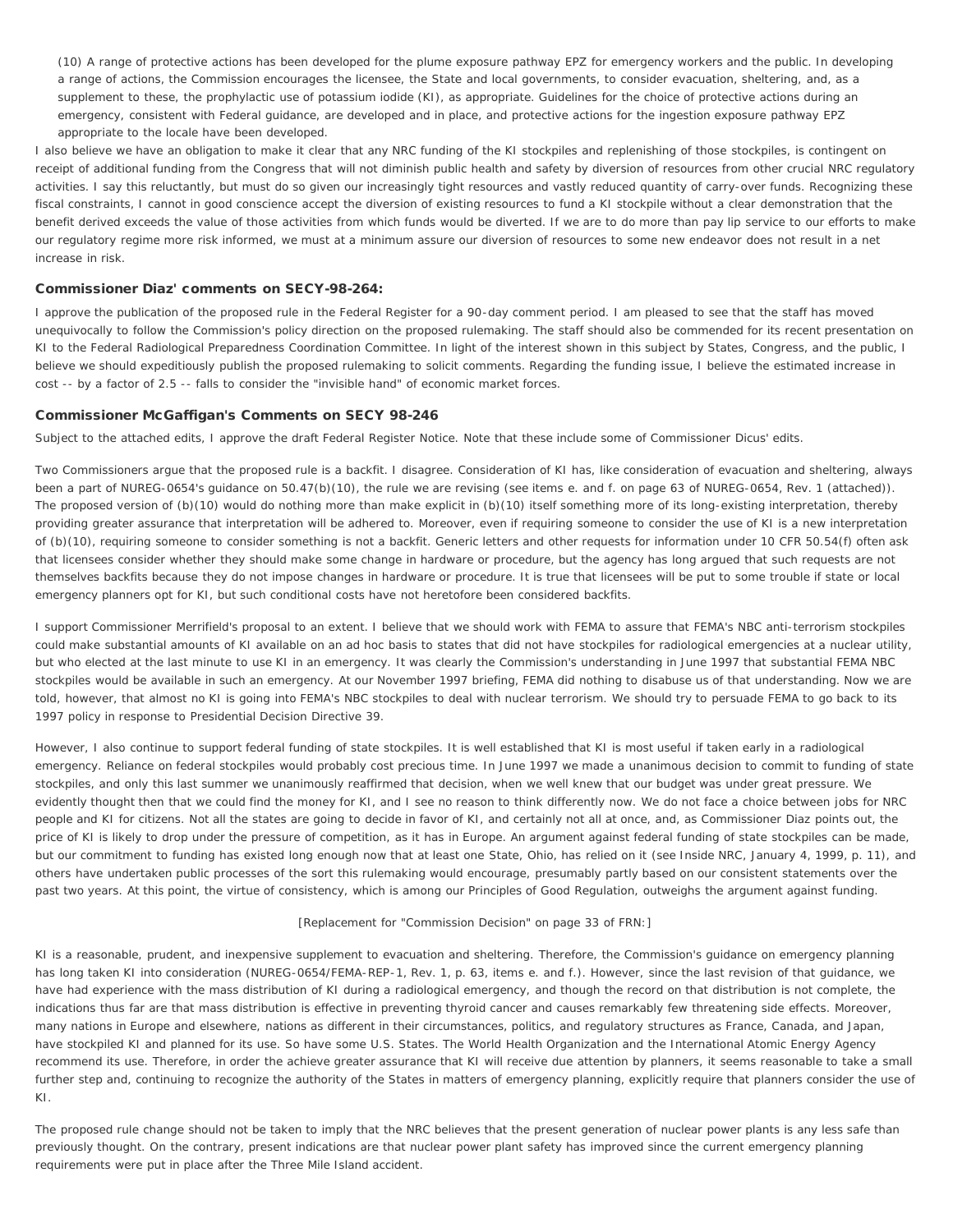The use of potassium iodide is intended to complement, not to replace, other protective measures. This rule change thus represents no alteration in the NRC's view that the primary and most desirable protective action in a radiological emergency is evacuation of the population before any exposure to radiation occurs, whenever that is feasible. (Evacuation protects the whole body, whereas potassium iodide protects only a single gland, the thyroid.) Depending on the circumstances, KI may offer additional protection if used in conjunction with evacuation and/or sheltering.

The NRC recognizes that the decision to stockpile KI presents issues of how best to position and distribute the medicine, to ensure, *e.g.*, that optimal distribution takes place in an emergency, with first priority given to protecting children; that persons with known allergies to iodine not take it; that members of the public understand that KI is not a substitute for measures that protect the whole body; etc. To date, these issues have been addressed in different ways in the numerous countries that currently stockpile KI. The NRC is working with States and localities to develop guidance on these and other points relating to the use of KI. The NRC believes that these implementation issues can be solved, given the level of expertise in the relevant Federal and State agencies, and the experience of numerous nations that have built KI into their emergency plans.

It is expected that States will inform FEMA and the NRC of the results of their consideration of whether to opt for stockpiling. This will enable the Federal government to provide KI as expeditiously as possible to States that desire it, to provide any further assistance that may be called for, and to allow the Federal government to engage in better contingency planning for States that decide against stockpiling KI.

## INSERTS for the FRN

## Page 2:

a petition for rulemaking (PRM 50-63A) submitted by Mr. Peter Crane on November 11, 1997. That petition is a revision of a petition (PRM 50-63) that he submitted on September 9, 1995.

#### Page 3:

The Commission will work with FEMA to ensure that national stockpiles of KI for terrorist activities, stockpiles created pursuant to Presidential Decision Directive 39, contain substantial amounts of KI.

#### Page 15:

However, FEMA recently reported that the federal stockpiles of KI are few and stocked only for first responders to terrorist action. As things stand now, needs of members of the public for KI on an *ad hoc* basis would have to be supplied from other sources. As stated above, the Commission intends to work to persuade FEMA to assure that these stockpiles contain adequate supplies of KI.

#### Page 17, first insert:

On November 5, 1997, the Commission held a public meeting with its staff, FEMA representatives, and the author of the 1995 rulemaking petition to consider the petition and proposed changes to the Federal policy on the use of KI. In part as a result of the meeting, the petitioner amended his petition to ask for a rule that would require that consideration would be given in the formulation of emergency plans to the use of KI as a supplement to evacuation or sheltering, and on June 26, 1998, the Commission granted the amended petition, and directed the NRC staff to initiate the requested rulemaking. The Commissioners also decided that the FRPCC Federal Register notice on Federal KI policy should include a statement to the effect that the State and local decision makers, provided with proper information, may find that the use of KI as a protective supplement is reasonable and prudent for specific local conditions. On September 30, 1998, the Commission approved a draft Federal Register notice and directed that it be sent to the FRPCC.

Page 17, 2nd insert (part of Commissioner Dicus' Insert 4):

The Commission has considered the KI policy question on numerous occasions since 1984. The voting history of the Commission shows that reaching consensus on this policy question has been an elusive goal. An important reason for this historical lack of consensus is that this policy question is not a clear cut one. Individual Commissioners, past and present, have differed in their views with respect to the relative importance to be given to factors bearing on the KI issue. These honest differences have led to divided Commission views on how to resolve the policy question. With that background, following are the Commission's views on specific issues raised by the petition.

#### Page 23 footnote:

A "medically significant" reaction was one for which the person suffering the reaction consulted a physician more than once. Nauman and Wolff, "Iodide Prophylaxis in Poland After the Chernobyl Reactor Accident: Benefits and Risks," The American Journal of Medicine, Vol. 94, May 1993, p.530. About .02% of the population that received KI had "medically significant" adverse reactions to KI. Id. However, "[i]t should be pointed out that control values for these side effects in a population not receiving KI are not available." Id.

#### Page 28:

That is one reason why the Commission believes that planners should consider stockpiling KI, and why the Commission has expressed its willingness to provide a stockpile to any State that decides to use KI. In part for the same reason, the Commission believes that the NBC stockpiles established under Presidential Directive 39 should have adequate stockpiles of KI, so that States that have chosen not to stockpile KI could have access, albeit *ad hoc* and delayed, to an adequate supply in a radiological emergency at a nuclear power plant. As noted elsewhere in this notice, the Commission will work to persuade FEMA to assure that these stockpiles contain adequate supplies of KI.